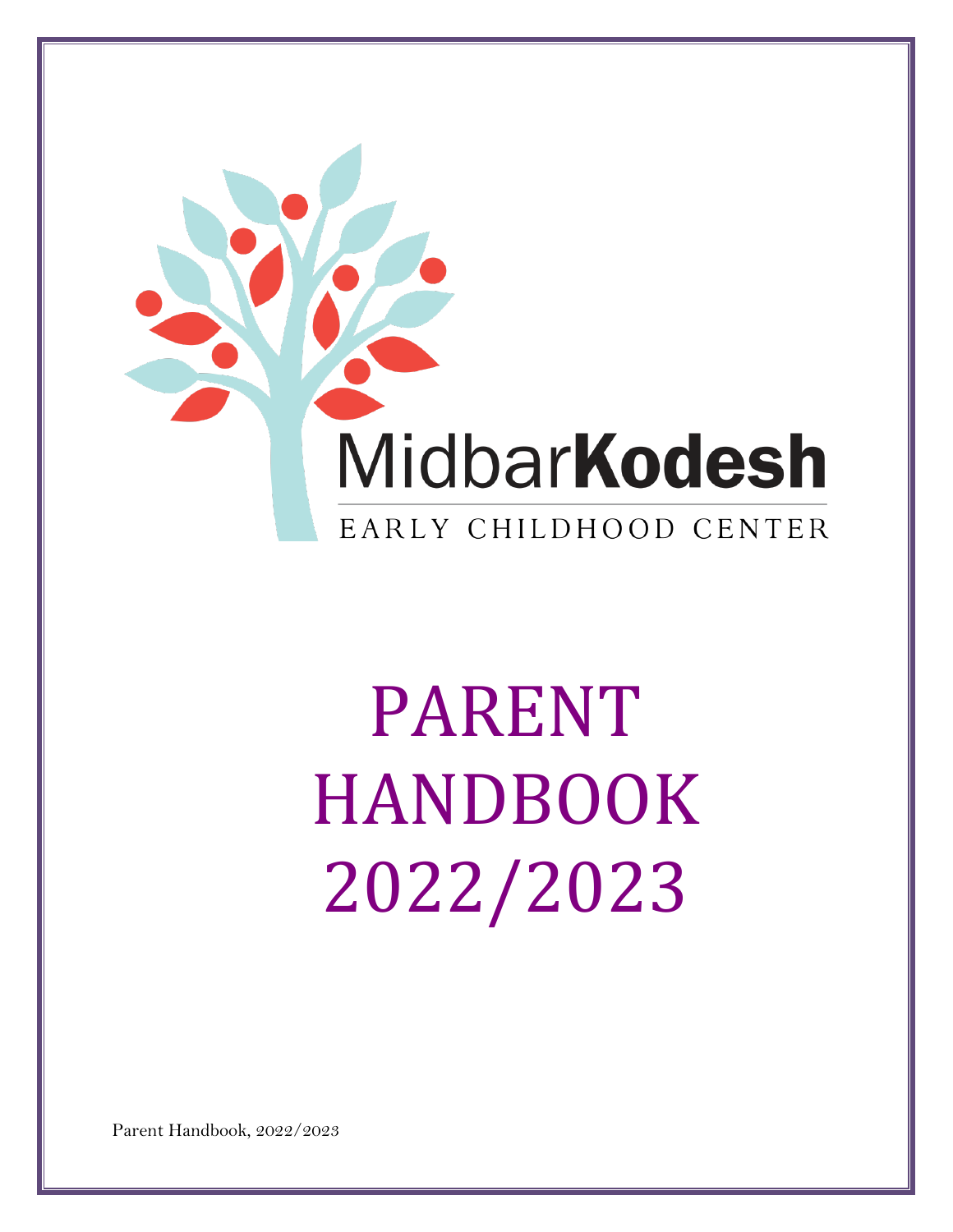# **Our Mission**

MKTECC serves as a preschool for 18 month through per K children. MKTECC believes in guiding children to become effective citizens by focusing on the academic, social and emotional growth through respect, tolerance and community building. We provide programs in Secular and Judaic Studies where children will be challenged to discover their own potential and encouraged to develop a strong sense of identity.

# **Our Objective**

Our valued sense of community and dynamic learning environment will enhance the confidence and curiosity within each child enabling them to flourish as individuals and make positive contributions to the community and those around them. Our goal is to instill a love of learning in a nurturing environment.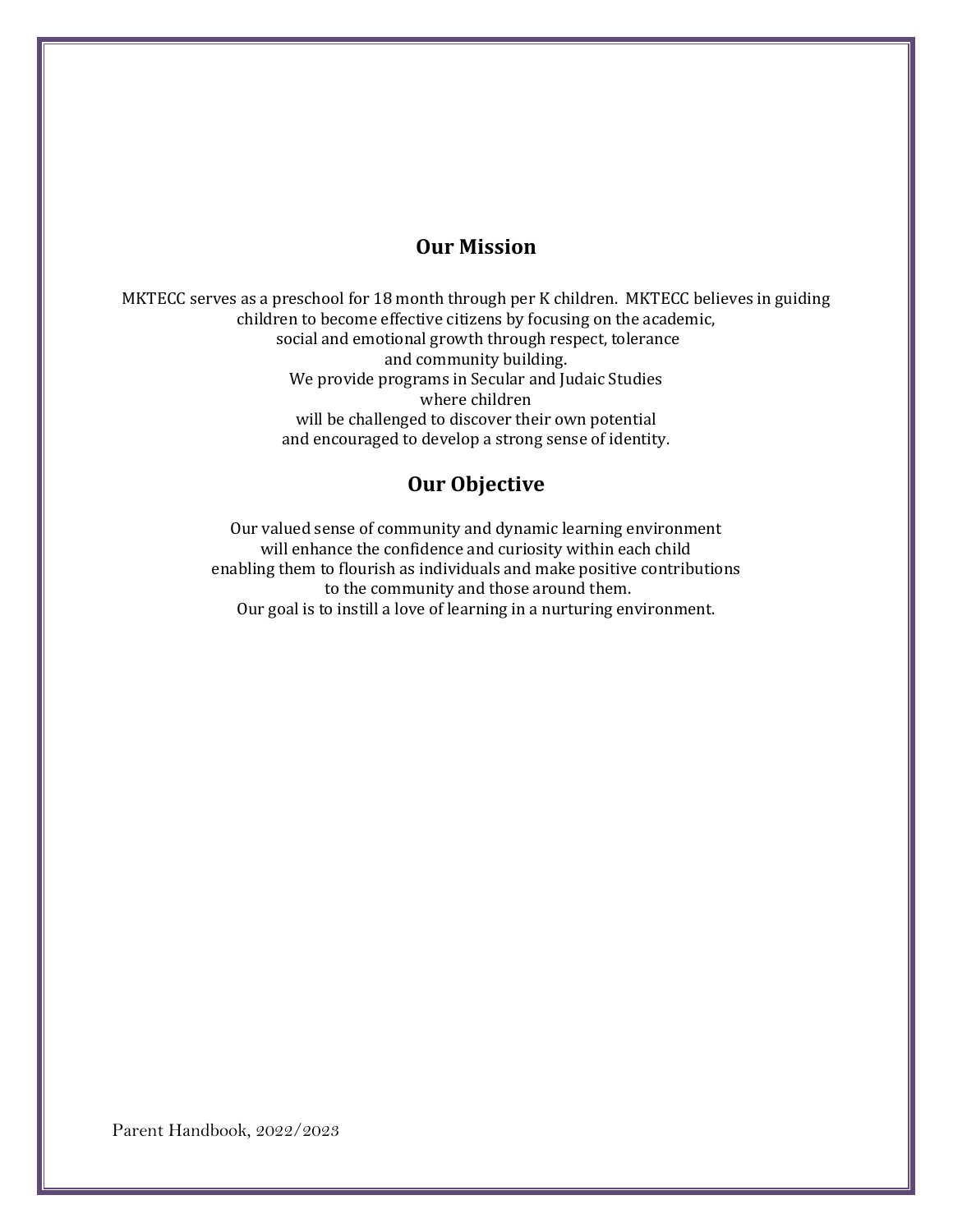# **I. CARLINE PROCEDURES**

No transportation is offered. Children come to school in personal cars.

Parent or caregiver will drop off/pick up students in car line.

Drop off begins at 8:30 AM. Half day pick up begins at 12:30 PM. Full day pick up begins at 3:20 PM.

At morning drop off, teacher will come to the car and take the child from the car seat. The parents will remain in the car.

At pick up, teacher will bring child out to the car. Parents get out of the car and buckle their child into the car seat.

Drop off is from 8:30 - 9:00 AM. If you come after 9:00 AM there will be an additional charge. Pick up is from 3:20 – 3:45 PM. If you come after 3:45 PM, there will be an additional charge.

\*\* Parents that are delayed due to unforeseen circumstances should notify the school. In those cases, there will be no additional charge.

**Accurate attendance records are critical in case of emergency or evacuation!** *Nevada State Early Childhood Licensing*. Attendance records must be accurate and will be maintained by school staff.

**It is the parent's responsibility to ensure that whoever is dropping your child off or picking them up is on your Child's Record Sheet. No exceptions will be made.** 

Please contact the front desk if you need help or have questions.

Students will only be dismissed to their parent/guardian, or an individual indicated on the Child's Record sheet.

NO CHILD WILL BE ALLOWED TO LEAVE WITH A PERSON NOT ON OUR LIST. THERE ARE NO EXCEPTIONS.

Should the Director or staff member not recognize the person picking up, they will ask to see some form of identification to verify identity. You can of course add names to your list at any time by submitting a signed note or initial the new addition.

## **II. SCHOOL HOURS**

Teachers and aides will be ready to pick children up in the line starting at 8:30 AM.

Children in a half-day program will dismiss at 12:30 PM and must be picked up before 12:45 PM.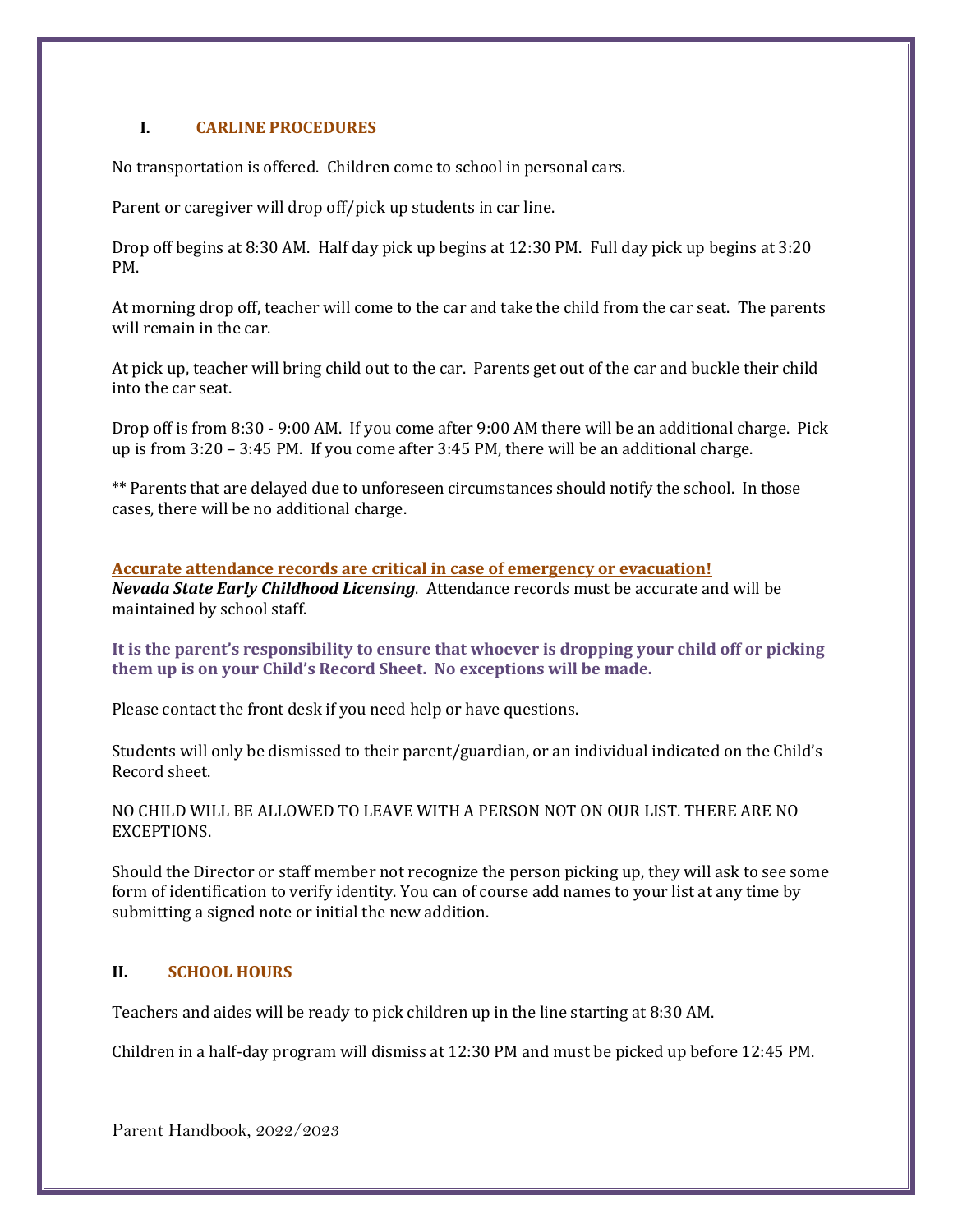Children enrolled in half-day programs may stay occasionally for the afternoon, space permitting, at a half day flat rate. (Full day rate \$70- Half-day rate \$35)

Our school day ends at 3:20 PM.

If you are running late for half day or full day pick up, please be courteous and call the front desk.

# **III. Tuition**

Fees are stated in the enrollment packet. Tuition is billed annually at the beginning of the year. If you wish to pay your Early Childhood Center (ECC) tuition in 10 equal installments, you must have a credit card on file with the bookkeeping department. The card on file will be charged on the twentieth of each month from July 20 – April 20. If you haven't paid your tuition in full for the new school year, your first tuition payment is due by July 20th. The July payment should include the Placement Fee (\$250) and the Material Fee (\$200) if they have not yet been paid. A 3% surcharge will apply for all credit card payment transaction.

You have the option of paying your tuition payments by check each month to avoid the 3% surcharge for all credit card transactions. However, you must still keep a card on file in the office.

A five percent discount is offered for full payment.

Parents who withdraw students during the school year must give the Midbar Kodesh Early Childhood Center Director written notification a month in advance. All tuition and fees due through the final enrollment date must be paid on the notification date; payment will cover all school days through the final day of school, regardless of the withdrawal.

**If your child does not attend preschool, tuition fees will continue to be charged. This includes time away for travel.**

**Attendance: Planning, preparation and staffing go into our weekly routine. If your child is absent on their regularly scheduled day (s) there is/are NO MAKE-UP days. Unscheduled drop-offs are not allowed.**

# **COVID 19 Closure Credit:**

Regulations and guidelines continue to change in response to COVID-19, and these changes continue to create uncertainty for all of us. As a licensed childcare facility, MKT ECC is considered an essential service by the State of Nevada, which allows MKT ECC to operate during a city/state imposed quarantine when deemed safe. While we intend to operate throughout the year, there may be circumstances that require MKT ECC to close in order to keep your child(ren) and our staff safe.

Any changes made to our program during the year will be with everyone'sbest interest in mind. Our 2022/2023 **closure credit policies are included below.**

> • **If a classroom needs to quarantine at home for 14 days** due to a confirmed positive COVID case or COVID secondary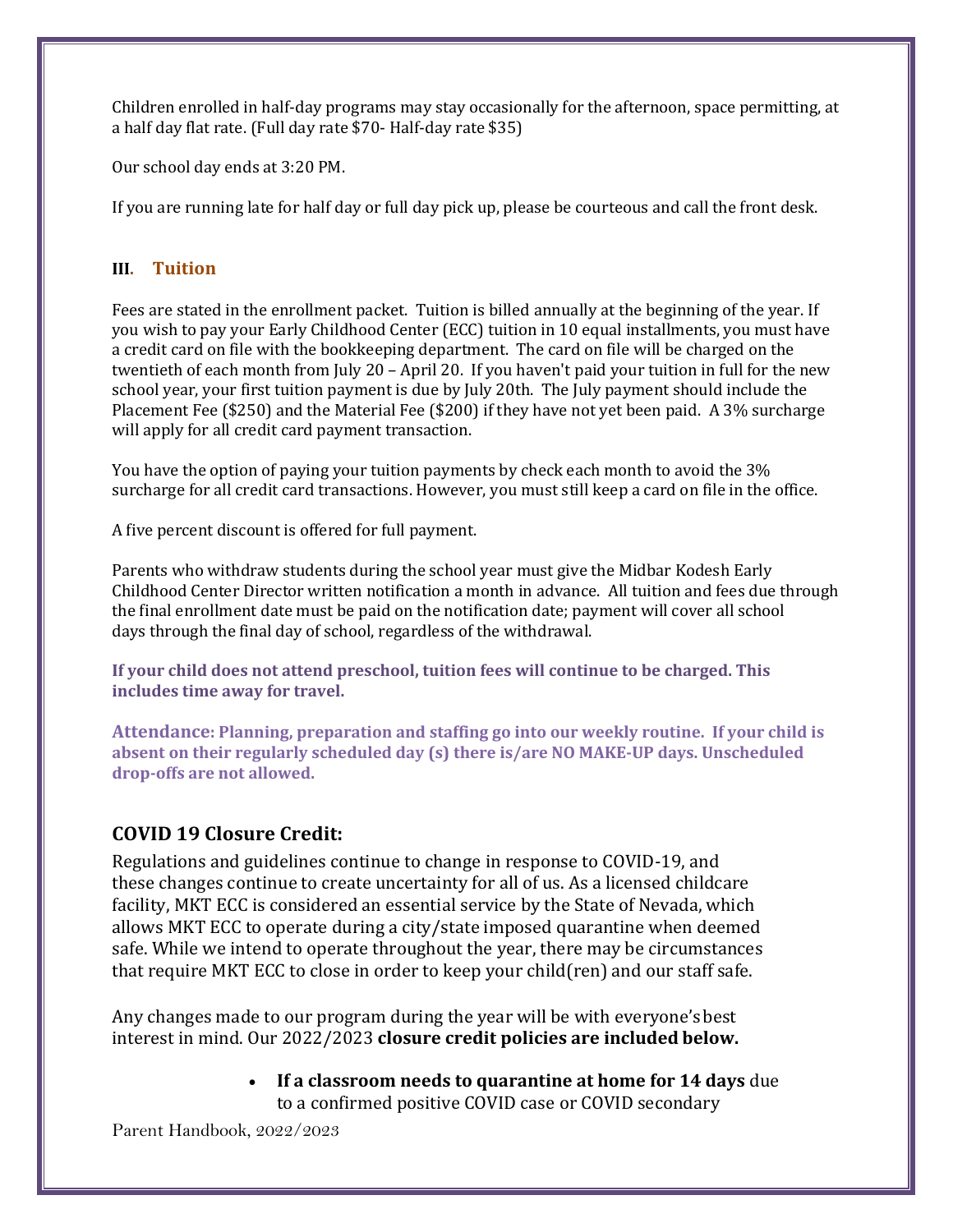exposure case within the classroom (a student or teacher), **no credits** will be provided for that 14-day period.

- If the **entire ECC needs to close for 4 weeks or less,** a **50% tuition credit** will be applied to your account for the **length of the shutdown**.
- If the **ECC needs to close for more than 4 weeks**, a **full tuition credit will be appliedto your account for those weeks in excess of 4 weeks** that we are closed.

# **IV. DRESS CODE**

Children are to wear comfortable clothing and shoes.

Fridays, in honor of Shabbat, children are welcome to wear "special" clothes. Please ensure however, that clothing and shoes still allow for safe play and pre-school messiness during the course of the day.

# **V. DIAPERS**

Diapers are permitted in our Metukeem (18 month) and Dubonim (toddler) rooms. Parents are responsible for providing and re-stocking supplies of diapers and wipes.

Diaper Changing Guidelines

- 1. All diapers will be changed every two hours or as needed.
- 2. Teachers will wash hands with warm water and soap prior to changing each diaper. Gloves must be worn.
- 3. The changing table will be properly cleaned and disinfected after each use.
- 4. Teachers will wash hands with warm water and soap after every diaper change.
- 5. Soiled clothing will be stored in a plastic bag.
- 6. Children will NEVER be left unattended.

# **VI. TOILET TRAINING GUIDELINES**

When a child has been dry for diaper changes three days in a row and show signs of recognizing the need to use the toilet, parents may choose to switch to pull-ups or training pants. When a child is in the process of toilet training, staff must adhere to the following guidelines. Most important, is the parent working as a team with the staff.

- 1. Students are to be encouraged to use the toilet through methods of positive re-enforcement.
- 2. Students are not to be forced to sit for prolonged periods of time.
- 3. Students are not to be punished for wetting or soiling their clothing.
- 4. Students are NEVER to be left unattended on the toilet or in the bathroom.
- 5. Teachers will assist students in washing their hands with warm soap and water after each use.

# **Children entering Pilonim (3 years old) should be potty-trained.**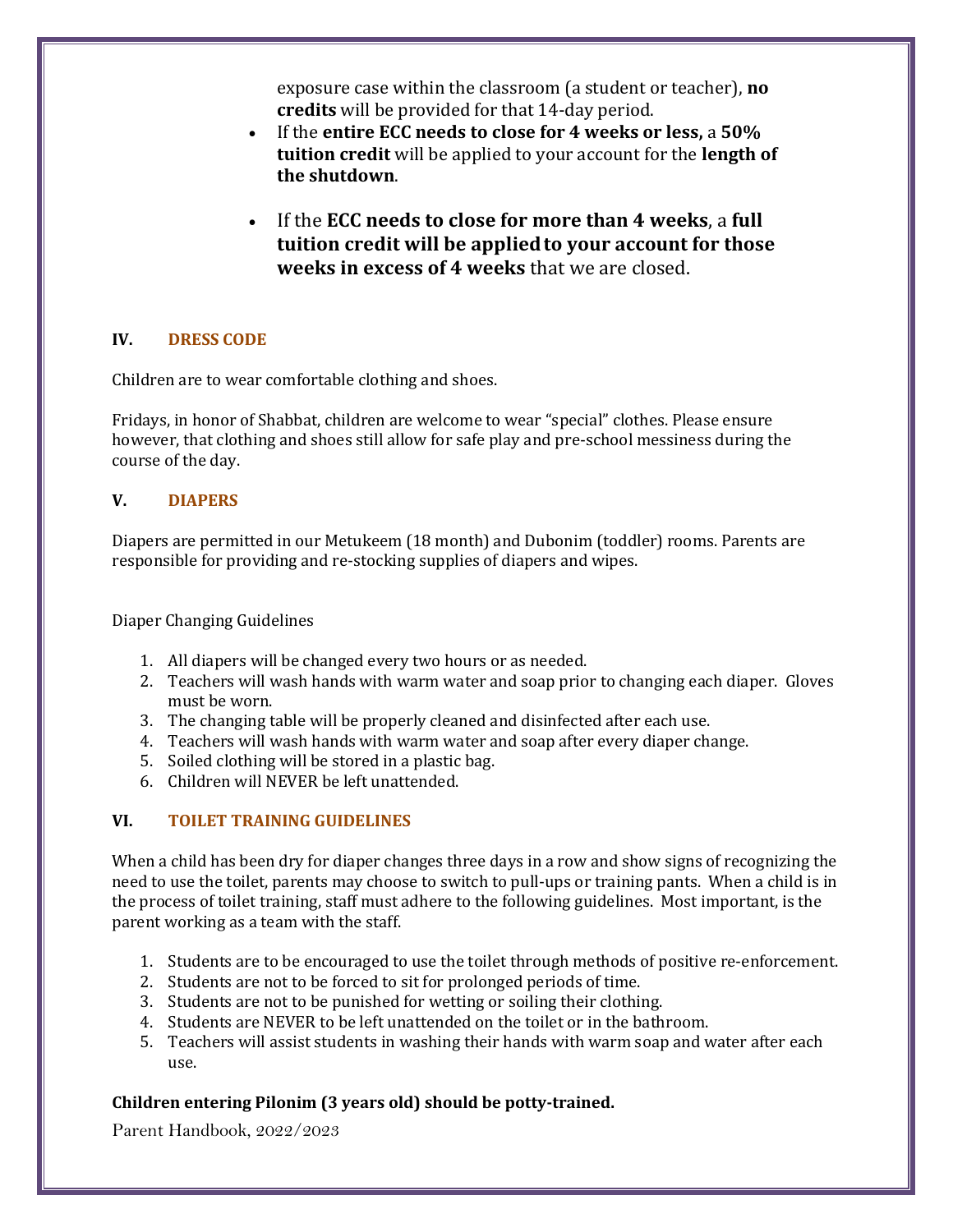# **VII. HOLIDAYS AND TEFILAH (PRAYER)**

We are a Jewish preschool, and therefore, before any snack or lunch is eaten, the appropriate blessing/bracha will be said. The ECC celebrates Shabbat each Friday.

Children will learn the Pledge of Allegiance and Hatikvah (Israeli National Anthem). As a Jewish school, we are not in session during all Jewish holidays and the following National holidays:

| Jewish Holidays        | <b>National Holidays</b> |
|------------------------|--------------------------|
| Rosh Hashanah          | Labor Day                |
| Yom Kippur             | Nevada Day               |
| Sukkot                 | Veteran's Day            |
| Simchat Torah          | Thanksgiving             |
| Passover/Spring Break  | <b>Family Day</b>        |
| Shavuot                | <b>Winter Break</b>      |
| Martin Luther King Day | President's Day          |
|                        | <b>Memorial Day</b>      |

## **Valentine's Day and Halloween are not celebrated at our school, due to their religious origin.**

Please contact the office for a current Holiday schedule.

# **VIII. FOOD AND PERSONAL ITEMS IN SCHOOL**

#### Personal Items

All student's personal items must be labeled with child's name.

## Kashrut

As a Jewish preschool, and as part of a synagogue, we are a kosher facility. This means the following:

- No meat, chicken, or shellfish are allowed
- **No food may be brought in by parents for birthday parties.**

## Food Allergies

Some of our students and staff members have severe food allergies. The one of greatest concern is that of peanuts, and as such, the school will be a **PEANUT** and **TREE NUT FREE ENVIRONMENT**. This means the following:

- Parents are asked to NOT send peanut butter and peanuts in lunches.
- **•** Parents are asked to NOT send tree nuts; this includes nuts such as cashews, almonds, pecans, walnuts, hazelnuts (**No Nutella**) among others. Sunflower seed butter is permissible.
- Parents are asked to bring snacks for their own children.
- Students will be taught there is absolutely NO SHARING of food.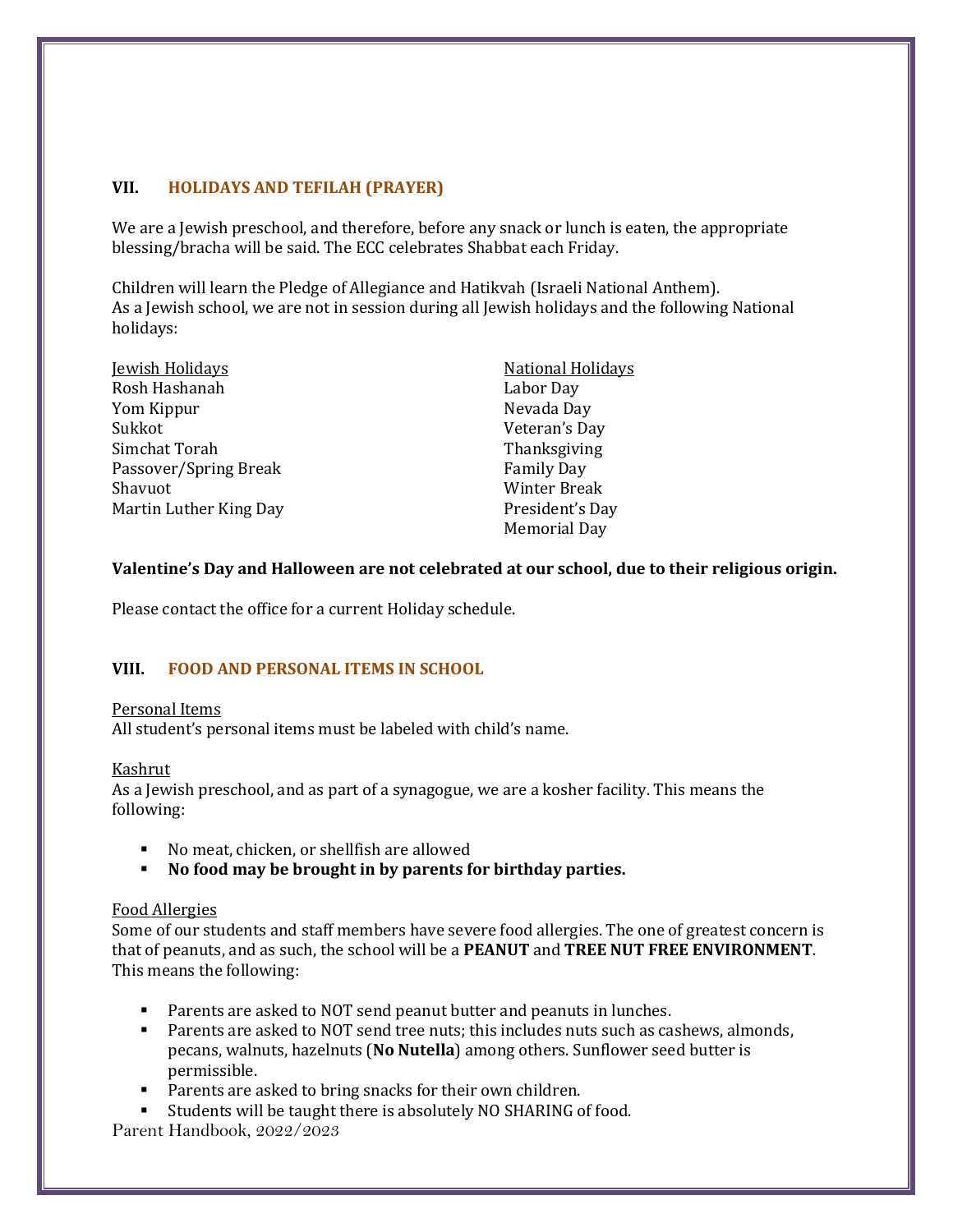## **• Parents of children with allergies need to notify the teachers and Director, so all appropriate precautions can be taken.**

All items **MUST** be labeled with your child's name**.** 

Lunches

Each child must bring a dairy/vegetarian lunch. **We will NOT be able to microwave or warm up ANY food.** 

Snacks

Parents are responsible for bringing two snacks a day for full day students. Half day students must bring one snack a day.

## **IX. AFTERNOON REST PERIOD**

Children in the full-day programs will have a daily scheduled rest period. It is a state licensing requirement that we have a 30 minute rest time.

For children who still nap, cots will be provided, but each child must bring his/her own blanket and pillow. We also recommend that you bring a small sheet. All items must be labeled. All linens must be taken home each Friday, to be washed, and returned on Monday. Children are welcome to bring "security" items such as special blankets that help them rest.

**For children who no longer nap**, the rest period will be 30-minutes in length of quiet time, during which the students can either rest or lie down quietly, and look at/or read a book.

# **X. COMMUNICATIONS**

We view ourselves as partners in your child's development and education. As such, open communications between parents, teachers and the Director is critical. If you would like to schedule an appointment with the Director, please contact the school's ECC Coordinator at the front desk to set up an appointment. We invite parents to activities and religious celebrations where students are involved or performing.

## Weekly Information

Your child's teacher/s will post pictures on the private class Facebook page. Please be sure to request membership in this private page.

All weekly information such as, forms, etc. will be emailed to you through Constant Contact. Please check your email regularly.

## **Please make sure we have a current email address on file for you.**

Please check your child's classroom Facebook page for updates.

Constant Contact emails will be sent out to each parent as a reminder as well.

# **XI. PROGRESS REPORTS AND CONFERENCES**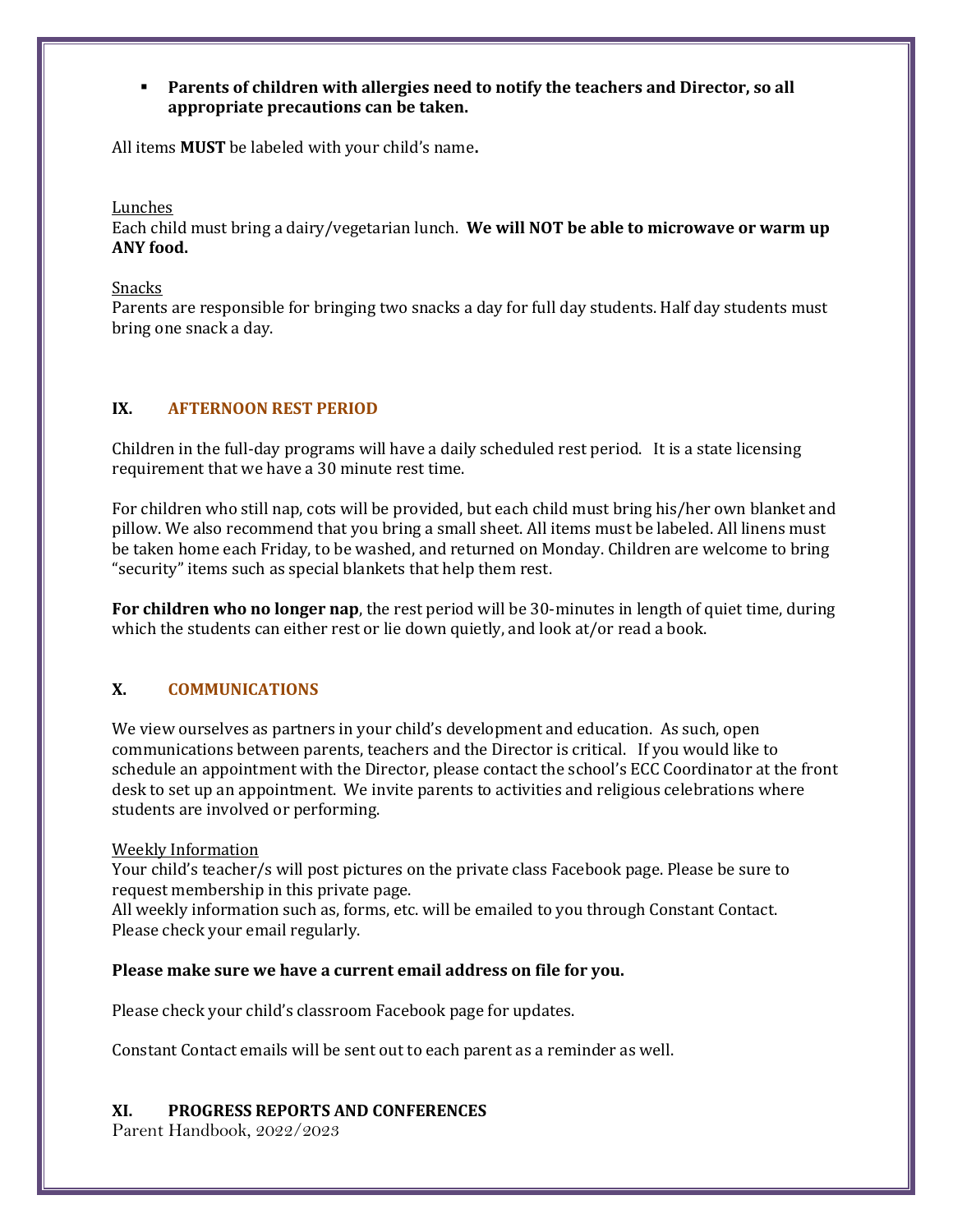Each child's needs are met by observation and twice-yearly norm reference assessments.

Parent/Teacher conferences will be held for all students. Conferences will be held in late fall and early spring. Conferences will be held at a variety of time slots.

During the conferences, teachers will review student progress. Teachers will address student strengths and areas of growth. Remember, we are partners with you regarding your child.

## **XII. STUDENT INTERACTIONS**

A strong component of preschool is teaching children to interact with others and to develop respect and self-awareness. This includes positive resolution and re-direction of behavior when necessary.

When speaking with teachers regarding your child, please do so in a private area to ensure confidentiality. If you would like to set up a Parent/ Teacher conference, please see your child's teacher. Conferences may take place before and after school only.

# **XIII. BIRTHDAY PARTIES**

Birthdays are special events in your child's life. We want teachers and the class to take the time and effort to recognize each child's birthday; however, the birthday should not become the "activity of the day".

**Kosher (Kashrut) at the school requires that any baked goods or pizza etc. have a kosher symbol on them and cannot be made at home. Touch base with the teacher or Director if you have any questions regarding kosher food products.** 

Donating a book, doing a craft, or reading to the class are other ways to celebrate a child's birthday during school hours.

When planning your child's birthday party outside of school, you are encouraged whenever possible to invite the entire class. In addition, out of respect for our families who observe Shabbat, we encourage you to not have parties on Saturdays.

## **XIV. HEALTH**

## Illnesses

Parent Handbook, 2022/2023 We do not accept ill children. We are not equipped for students with disabilities. A child may be sent home if they have any of the specific symptoms listed below. The entire Midbar Kodesh Temple's staff is certified in CPR. Both parents are notified of any emergency plans through postings on email or other private electronic communications. The application asks for residence, phone numbers, emergency contact number, physical exam by a physician, vaccination record, photo release, field trip release, credit card for the record and birthdate of child. Director and classroom teachers have all parents cell numbers and email address in their phone to be used in case of an emergency. DUE TO NEVADA HEALTH DEPARTMENT REGULATION STANDARD 3.065**, a child must be free of all of the specified symptoms for at least 24 hours before he/she can**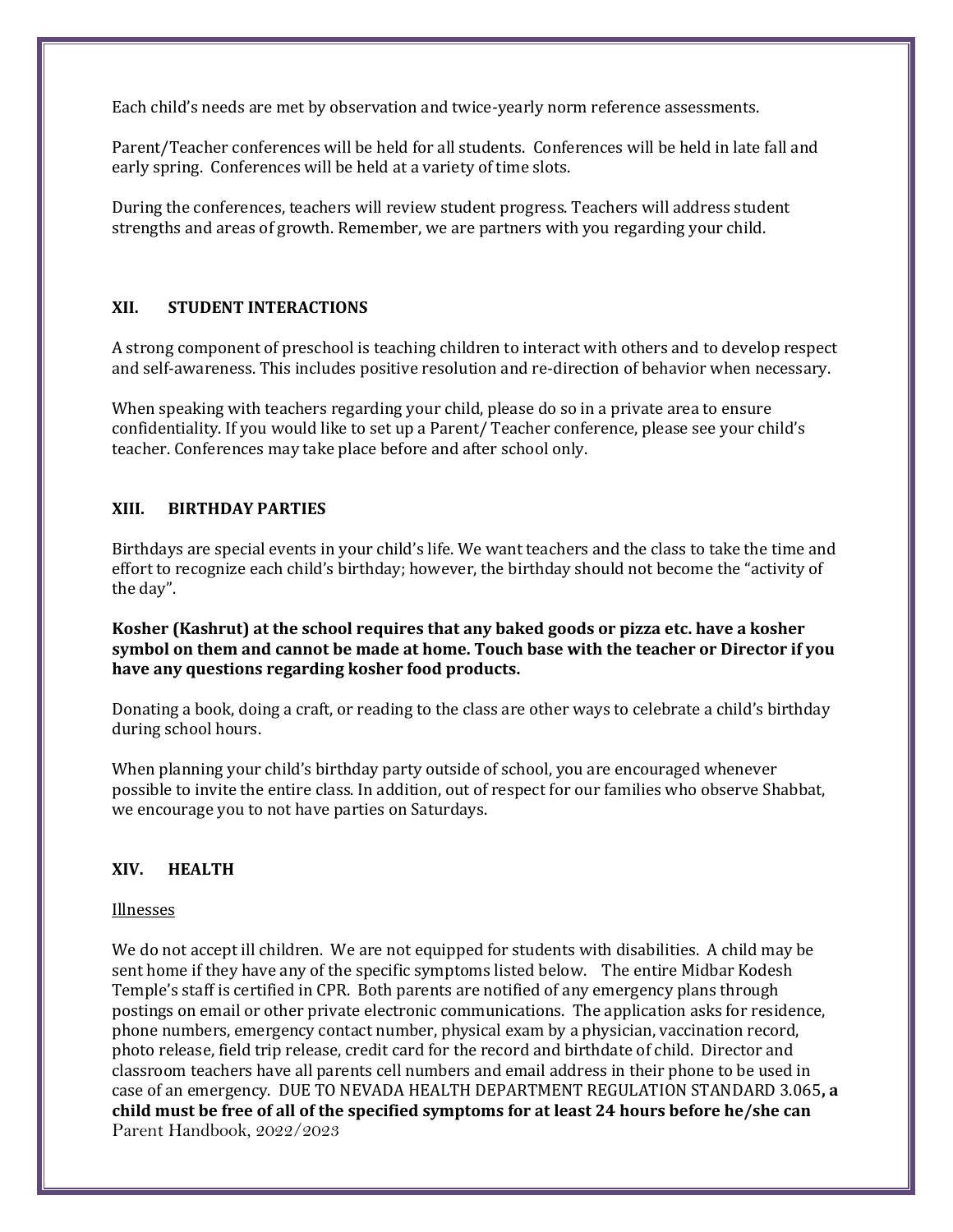#### **return to school. Children may be sent home if they have any of the specific symptoms listed below. These symptoms are as follows:**

- · A fever of 100 degrees or more
- · Vomiting within the previous 24-hour period
- · Diarrhea within the previous 24-hour period
- (Including recurring episodes of diarrhea at school)
- · A heavy nasal discharge indicative of infection
- · A constant cough or sore throat behavior and generally not himself/herself
- · A skin rash, excluding diaper rash
- · Head lice
- · Symptoms of a communicable disease
- Conjunctivitis (Pink Eye)

Following an illness, a child may return to school once he/she has either been seen by a doctor or it has been determined that the illness is not contagious. (A doctor's clearance may be requested.) These protocols do not apply to COVID 19 symptoms. COVID 19 cases will be assessed on an individual basis.

We understand this creates conflicts for working parents, so we encourage you to have a back-up plan for when your child may be sick. Understand that sending your child to school sick, will in turn spread the illness to other students and teachers.

Notify the Director immediately if you, your child, or a member of your family has a communicable disease, included COVD-19

#### . **Medications**

We have a **NO medication policy**, and **cannot dispense any medication, whether it is Tylenol, an antihistamine, or an antibiotic.** The one exception is for children at risk of severe anaphylactic reactions, in which cases an epi-pen will need to be kept at school and administered if needed.

## **XV. FIELD TRIPS**

Children in our Pilonim and Kochavim classes may go off premises for field trips during the course of the year. We are required to keep a field trip permit, with your signature, on file. You may of course elect to not have your child participate in any or all excursions.

## **XVI. SECURITY AND EVACUATION**

The doors to both the school and the synagogue will be locked AT ALL TIMES. In case of evacuation the Emergency Plan will be followed. All students will be moved across the street to Merrill Gardens. Parents will be called or texted as to the safety and location of their children.

## **XVII. TELEVISION**

We understand that parents do not send their children to school in order to watch television. There are instances in which videos can serve as an enhancement to certain lessons. Teachers will keep you informed as to when videos will be shown.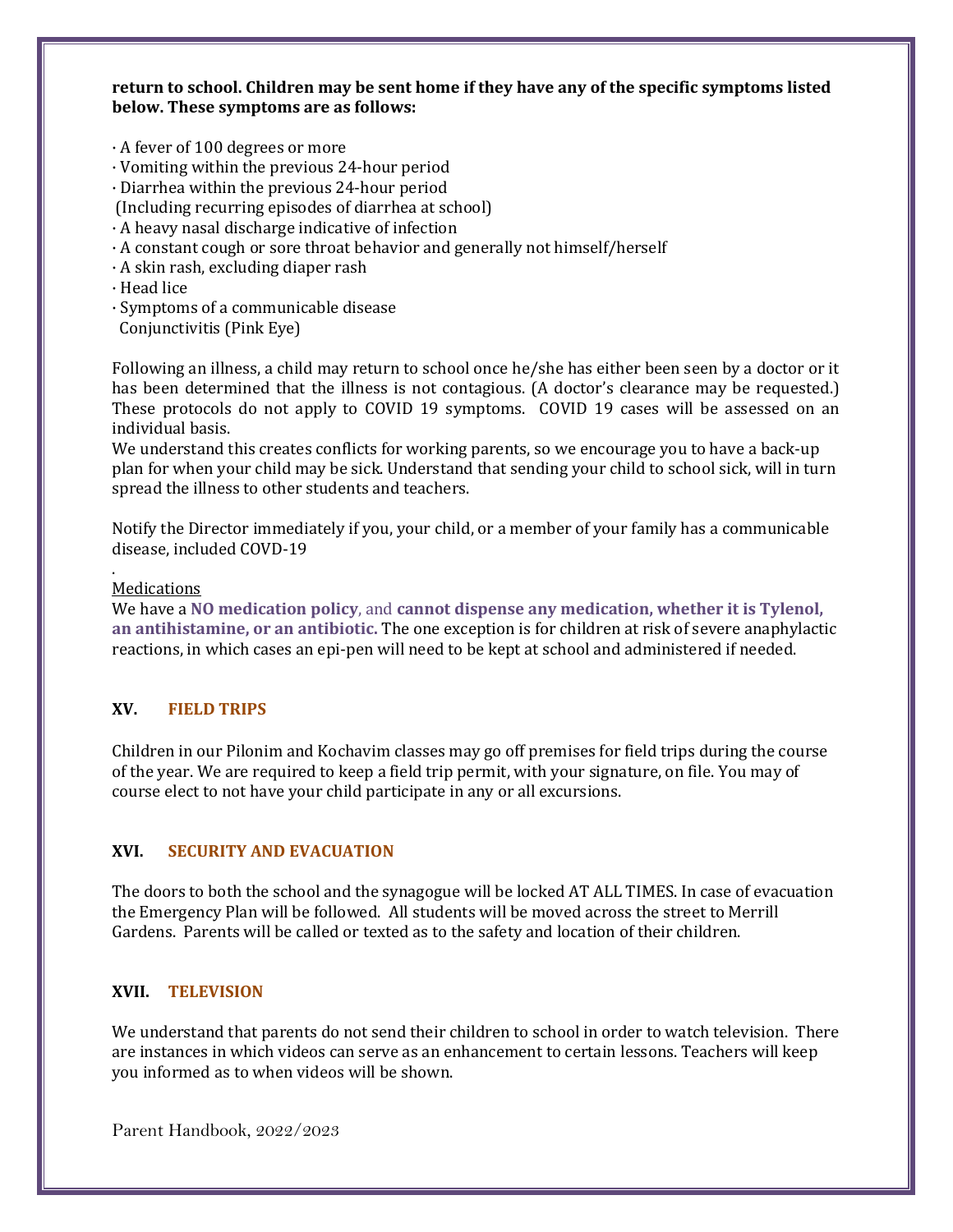## **XVIIII. PESTICIDES**

Please note that Midbar Kodesh ECC uses chemical air fresheners/ disinfectants and non-toxic insecticides on premise.

#### XIX. **SMOKING**

Midbar Kodesh Synagogue and Early Childhood center are total non-smoking areas. Permanent No Smoking signs ae posted at all points of entry.

# XII. **PROVISIONS**

Every licensee shall provide a copy of the statement described in the subsection 1 to each paid or volunteer member of its staff, to each parent of a child enrolled in the facility and to the division.

The name, business address and business telephone number of any person has legal or administrative responsibility for the facility must be provided to ach parent of a child enrolled in the facility and to the Division.

The licensee of the facility shall notify each parent of a child enrolled in the facility and the Division of significant changes in the services offered by the facility.

## **XIII. PARENTAL CONSENT AND RELEASE**

I hereby give permission to MKTECC to secure proper medical treatment in case of an emergency for my child (named above) in the event I cannot be reached. Further, I understand that I must sign the *MKT Early Childhood 2021 Waiver, Release and Indemnification Agreement,* which is incorporated herein by reference.